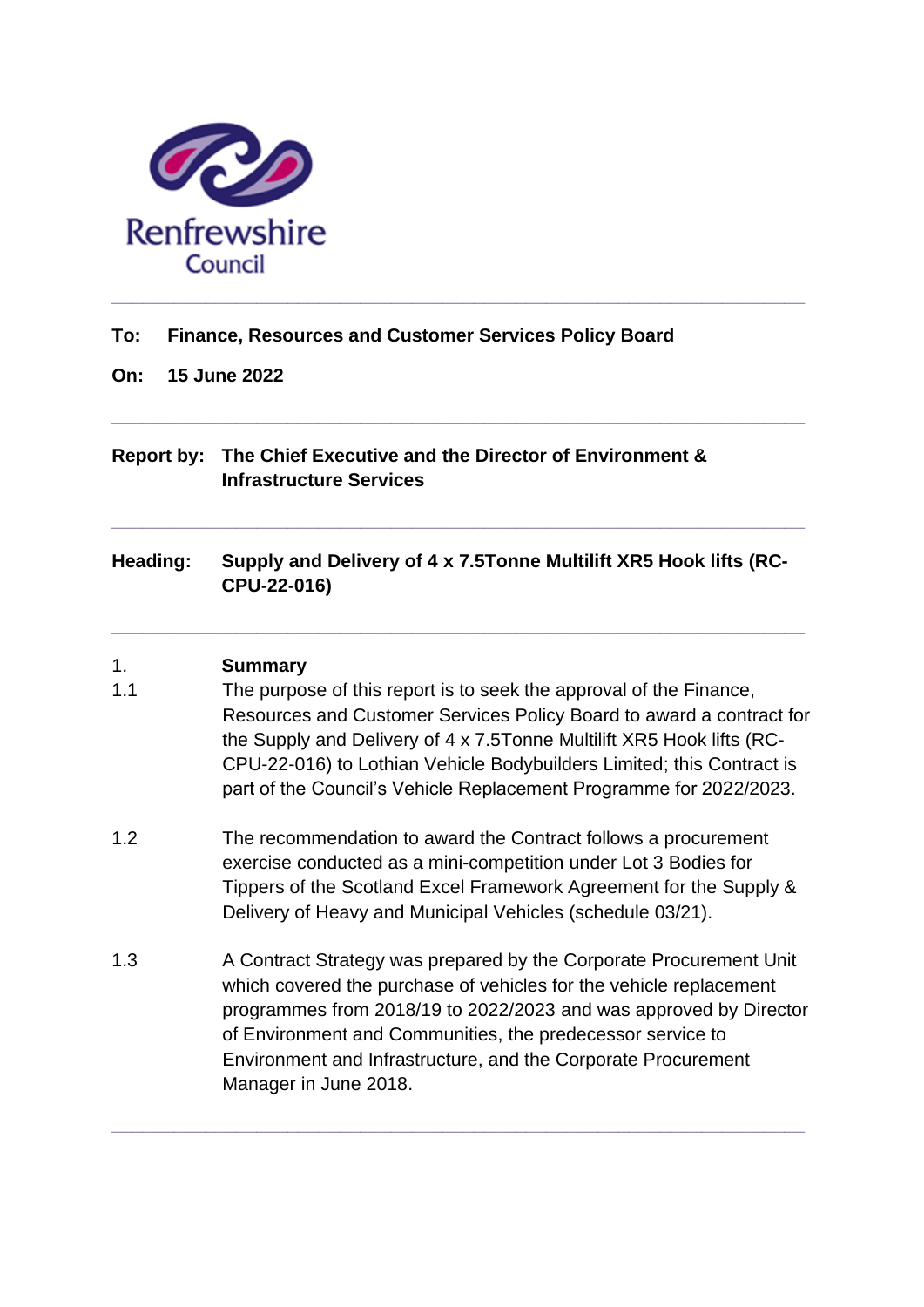#### 2. **Recommendations**

It is recommended that the Finance, Resources and Customer Services Policy Board:

- 2.1 Authorise the Head of Corporate Governance to award a Contract for the Supply and Delivery of 4 x 7.5Tonne Multilift XR5 Hook lifts to Lothian Vehicle Bodybuilders Limited made following a minicompetition under Lot 3 Bodies for Tippers of the Scotland Excel Framework Agreement for the Supply & Delivery of Heavy and Municipal Vehicles (schedule 03/21).
- 2.2 Authorise the total contract value of £271,004.00 excluding VAT
- 2.3 Note that Lothian Vehicle Bodybuilders Limited have committed to delivering the 4 x 7.5Tonne Multilift XR5 Hook to Fleet Services, Underwood Road, Paisley week commencing 20<sup>th</sup> March 2023.

\_\_\_\_\_\_\_\_\_\_\_\_\_\_\_\_\_\_\_\_\_\_\_\_\_\_\_\_\_\_\_\_\_\_\_\_\_\_\_\_\_\_\_\_\_\_\_\_\_\_\_\_\_\_\_\_\_

### 3. **Background**

- 3.1 As part of the vehicle replacement programme Environment & Infrastructure Services identified a requirement to purchase four (4) 7.5Tonne Multilift XR5 Hook lifts. In accordance with Standing Order 29.5 of the Standing Order relating to Contracts, the Scotland Excel Framework Agreement for the Supply & Delivery of Heavy and Municipal Vehicles (schedule 03/21) Lot 3 Bodies for Tippers was identified as the best option for the vehicle purchases.
- 3.2 This procurement exercise has been tendered as a mini-competition under the Scotland Excel Framework Agreement for the Supply & Delivery of Heavy and Municipal Vehicles (schedule 03/21) Lot 3 Bodies for Tippers (the "Framework").
- 3.3 Lot 3 of the Framework has six suppliers. All six Suppliers were invited to participate in the mini-competition issued on 12th May 2022 with the tender documentation available for downloading from the Public Contract Scotland Tender platform on this date.

By closing date set for return of electronic tenders of 12noon on 23rd May 2022, one Supplier submitted a Tender Submission ( hereinafter referred to as tenderer) and five did not provide a response.

3.4 The one tenderer who submitted a Tender Submission continues to meet the requirements of the Single Procurement Document (SPD) they completed when applying for a place on the Scotland Excel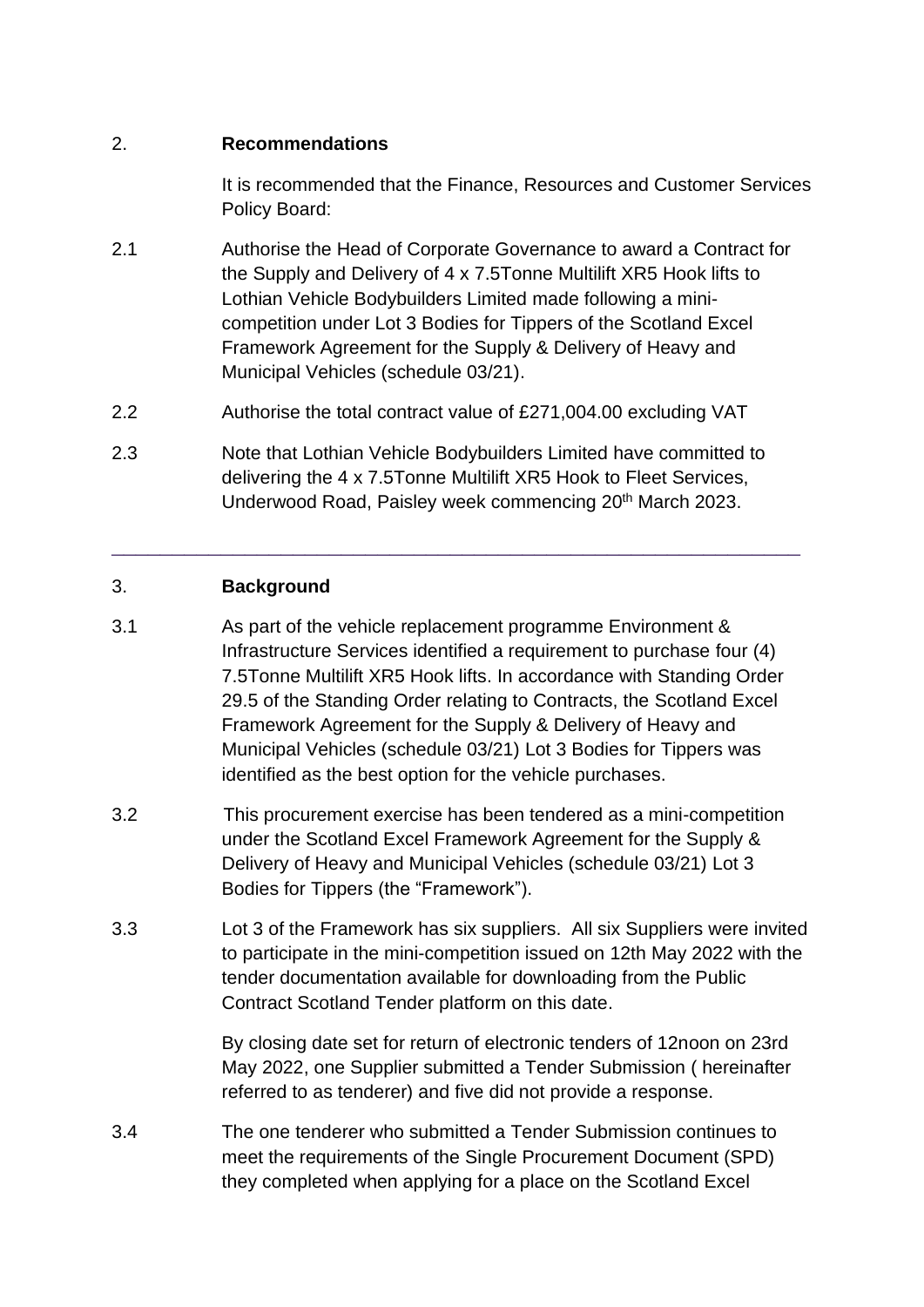Framework Agreement for the Supply & Delivery of Heavy and Municipal Vehicles (schedule 03/21).

3.5 The one Tender Submission received was evaluated against a score of 70% price / 30% quality. The quality score achieved through the Framework evaluation process was carried forward as the quality score attributable to this procurement exercise. The scores achieved by the tenderer is detailed in the table below:

|                                         | Quality<br>(30%) | <b>Price</b><br>(70%) | <b>Total</b><br>$(100\%)$ |
|-----------------------------------------|------------------|-----------------------|---------------------------|
| Lothian Vehicle Bodybuilders<br>Limited | 25.50%           | 70.00%                | 95.50%                    |

- 3.6 The Council is satisfied that the Tender Submission by Lothian Vehicle Bodybuilders Limited is the most economically advantageous tender
- 3.7 Community Benefits were sought for this Contract and Lothian Vehicle Bodybuilders Limited has committed to the following:

**\_\_\_\_\_\_\_\_\_\_\_\_\_\_\_\_\_\_\_\_\_\_\_\_\_\_\_\_\_\_\_\_\_\_\_\_\_\_\_\_\_\_\_\_\_\_\_\_\_\_\_\_\_\_\_\_\_\_\_\_\_\_\_\_\_\_\_**

| <b>Community Benefit Description</b>                            | No of People<br>/ Activity |
|-----------------------------------------------------------------|----------------------------|
| Work Experience Placement for an individual 16+ years of<br>age |                            |

### **Implications of the Report**

### 1. **Financial**

The costs under this Contract will be funded from the Environment & Infrastructure Capital budget allocation for the Vehicle Replacement Programme for financial year 2022/2023.

### 2. **HR & Organisational Development**

No TUPE implications have arisen or are anticipated.

### 3. **Community/Council Planning –**

Our Renfrewshire is fair - tenderer provided information within this procurement process in regard to their approach to ensuring fair working practices throughout their organisation and supply chain i.e. payment of the living wage, training and development opportunities.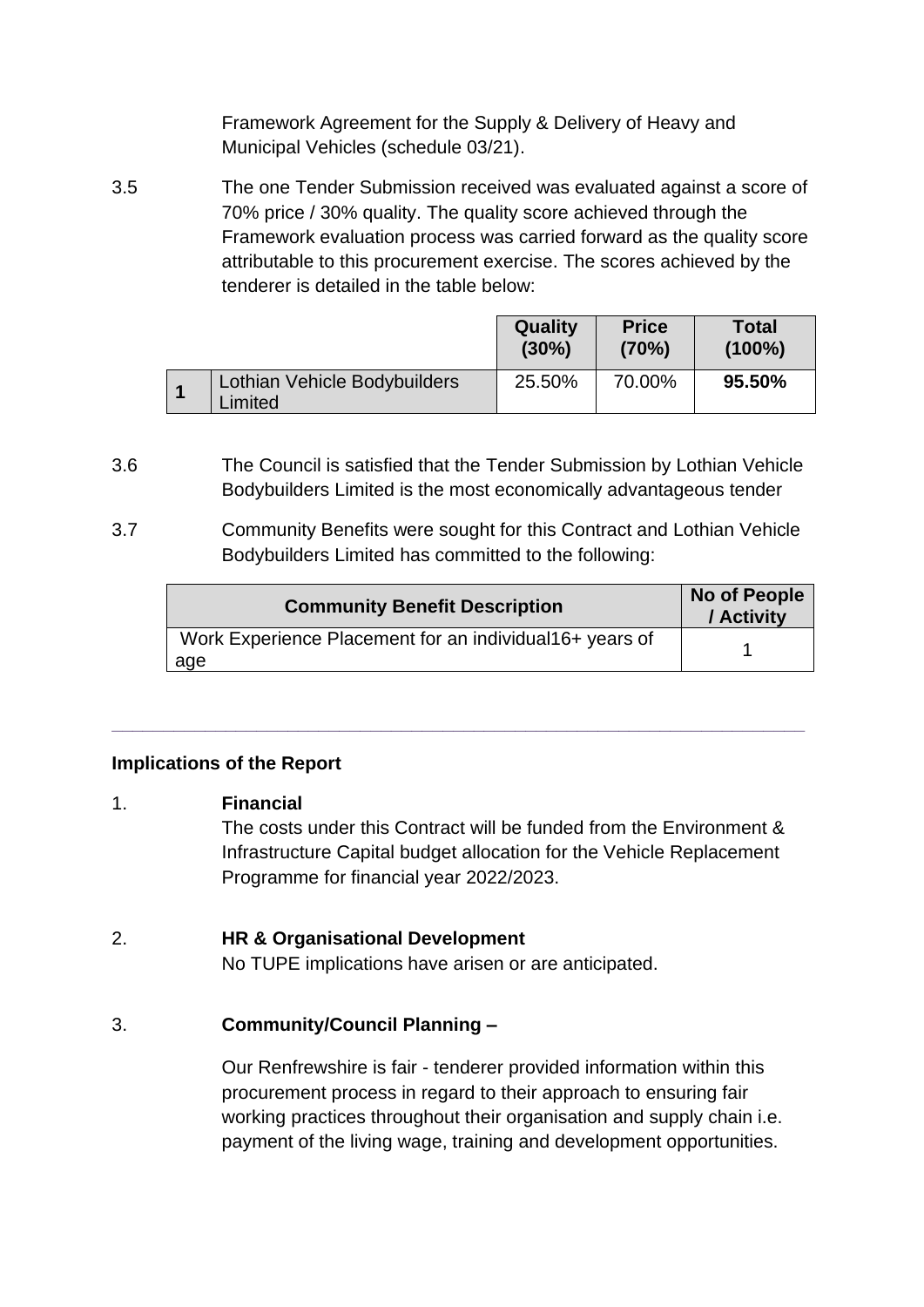Creating a sustainable Renfrewshire for all to enjoy – Lothian Vehicle Bodybuilders Limited has committed to deliver Community Benefits as detailed within section 3.7 of this report.

### 4. **Legal**

The procurement of this Contract was conducted in accordance with the requirements for a mini-competition under Lot 3 of the Scotland Excel Framework Agreement for the Supply & Delivery of Heavy and Municipal Vehicles (schedule 03/21) and the Council's Standing Orders relating to Contracts.

# 5. **Property/Assets**

The four 4 x 7.5Tonne Multilift XR5 Hook lifts will be added to the Council's assets list.

## 6. **Information Technology**

No Information Technology implications have arisen or are anticipated.

# 7. **Equality & Human Rights**

The Recommendations contained within this report have been assessed in relation to their impact on equalities and human rights. No negative impacts on equality groups or potential for infringement of individuals' human rights have been identified arising from the recommendations contained in the report because for example it is for noting only. If required following implementation, the actual impact of the recommendations and the mitigating actions will be reviewed and monitored, and the results of the assessment will be published on the Council's website.

### 8. **Health & Safety**

Lothian Vehicle Bodybuilders Limited's health and safety standards have been assessed and evaluated by Scotland Excel to confirm they meet the minimum requirements regarding insurable risk.

# 9. **Procurement**

The procurement procedures outlined within this report shall ensure that the Council meets its statutory requirements in respect of procurement procedures, efficiency and modern Government.

10. **Risk**